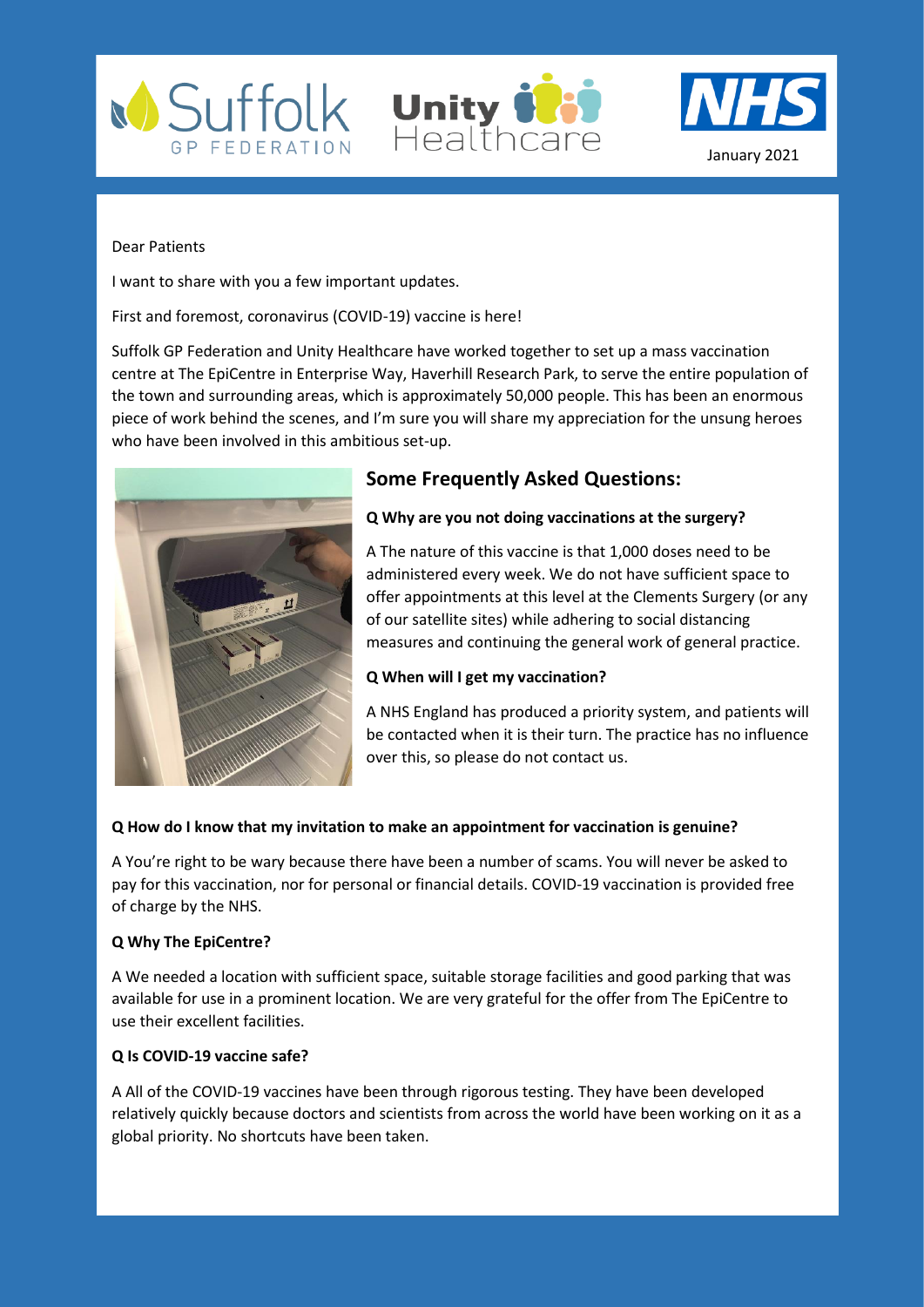





#### **Q I don't think the I'm at risk, so why should I have the vaccine?**

A Being vaccinated against COVID-19 is a fully tested and safe way to reduce the risk of dying or becoming seriously unwell from this potentially deadly disease. Vaccination, sanitation and clean water are the main reasons why we are living longer than we did in medieval times. Many people have mild symptoms, but it only takes a look at the daily figures from Government briefings to see alarming numbers of hospital admissions and deaths. What is often under-represented is the number of people who have the infection leading to longer term, often disabling, symptoms known as "long COVID" which can affect all ages. There is currently no treatment for this longer-term complication. The best chance we have of getting life back to normal is mass vaccination as soon as possible.

#### **Q Why are you not doing more, faster?**

A We are limited by the amount of vaccine but anticipate that the programme will continue to accelerate as supplies become more readily available.

#### **Q Do you have enough staff to do deliver the vaccination programme?**

A Yes, but this is another reason why it is being done outside of the surgery. Suffolk GP Federation has back office resources which has enabled a large number of additional people to sign up to help administer the vaccine and the clinic, with supervision from a duty clinician. We will do our best to continue providing (as close to normal as practicable) GP services as we have done throughout the pandemic via the Unity Healthcare team based at the Clements Surgery.

#### **Q How can I help?**

A When invited for vaccination, please respond promptly and make sure you attend your appointment. Avoid spreading misinformation online and try to reassure your friends and neighbours. Be kind and courteous to the staff who are working tirelessly to help you. Continue to support one another as you have done so well throughout this pandemic, which a real credit to the people of Haverhill.